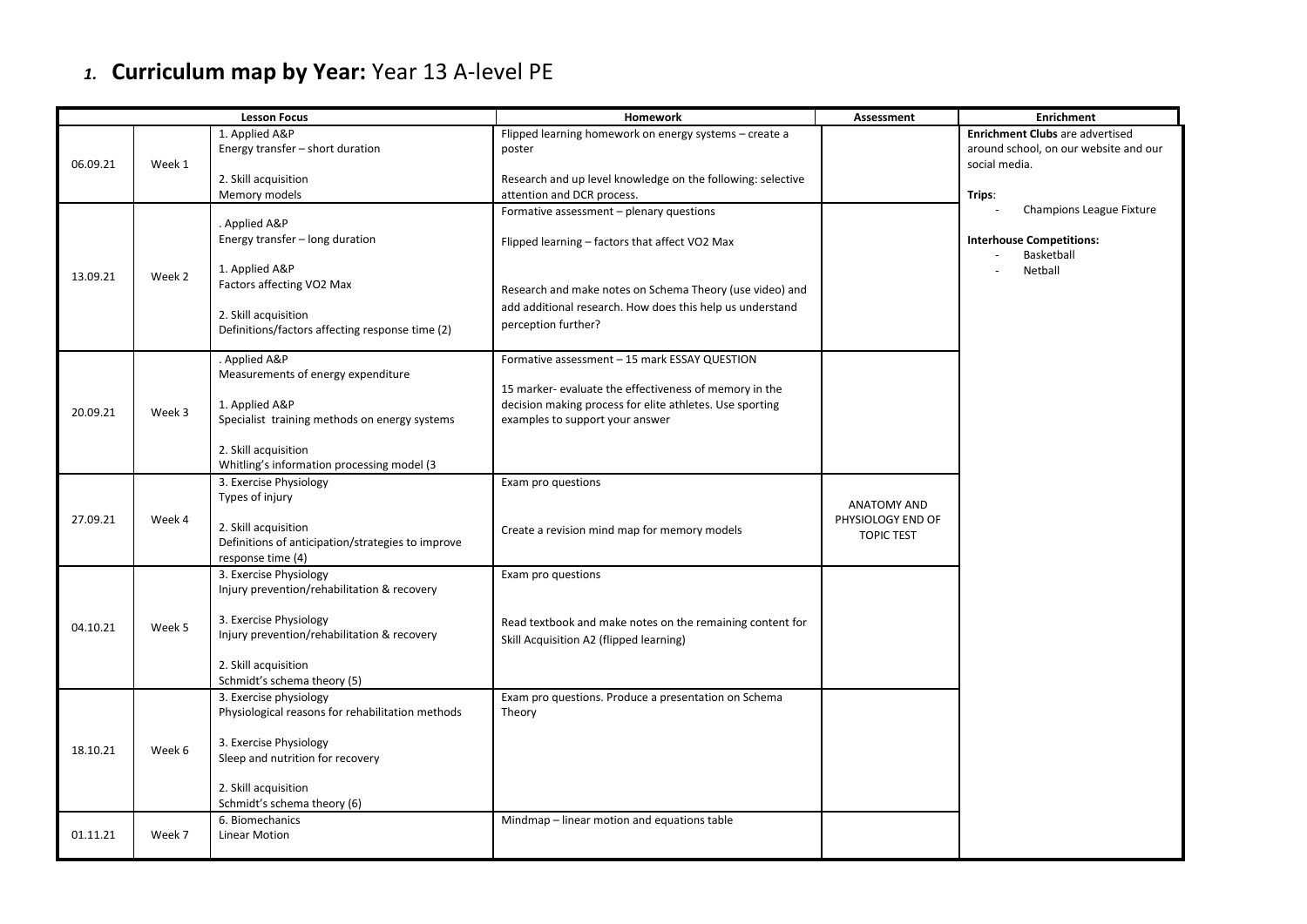|          |         | 2. Skill acquisition<br>Strategies to improve information processing (7)                                                                                                                           |                                                                                                                                                                                                                      |                                                                                                  |                                                                                                                                                                       |
|----------|---------|----------------------------------------------------------------------------------------------------------------------------------------------------------------------------------------------------|----------------------------------------------------------------------------------------------------------------------------------------------------------------------------------------------------------------------|--------------------------------------------------------------------------------------------------|-----------------------------------------------------------------------------------------------------------------------------------------------------------------------|
| 08.11.21 | Week 8  | 6. Biomechanics<br>Linear Motion<br>6. Biomechanics<br>Angular motion<br>2. Skill acquisition                                                                                                      | Exam pro questions on linear motion                                                                                                                                                                                  |                                                                                                  |                                                                                                                                                                       |
| 15.11.21 | Week 9  | Strategies to improve information processing (8<br>. Biomechanics<br>Projectile motion<br>6. Biomechanics<br>Fluid mechanics<br>7. Sport and society<br>Concepts of physical activity in sport (1) | 15 mark question on angular motion                                                                                                                                                                                   | <b>EXERCISE PHYSIOLOGY</b><br><b>AND SKILL</b><br><b>ACQUISITION END OF</b><br><b>TOPIC TEST</b> | Enrichment Clubs are advertised<br>around school, on our website and our<br>social media.<br>Trips:<br>International Football<br>Fixture<br><b>Basketball Fixture</b> |
| 22.11.21 | Week 10 | Recap Achievement motivation<br>Revision and questions<br>5. Sport Psychology<br>Self efficacy and confidence (4)<br>7. Sport and society<br>Concepts of physical activity in sport (2)            | Past exam questions on self efficacy and confidence                                                                                                                                                                  |                                                                                                  | <b>Interhouse Competitions:</b><br>Gymnastics<br>$\overline{\phantom{a}}$                                                                                             |
| 29.11.21 | Week 11 | 5. Sport Psychology<br>Self efficacy and confidence (5)<br>5. Sport psychology<br>Self efficacy and confidence (6) .<br>Sport and society<br>Development of elite performers in sport (3)          | . Research the following theories of leadership:<br>1.<br>Fiedler's Contingency Theory<br>2.<br>Chelladurai's Multi-Dimensional Model                                                                                |                                                                                                  |                                                                                                                                                                       |
| 06.12.21 | Week 12 | 5. Sport Psychology<br>Leadership (7)<br>5. Sport Psychology<br>Leadership (8)<br>7. Sport and society<br>Development of elite performers in sport (4)                                             | Make notes on:<br>$\bullet$<br>General and specific learned helplessness<br>$\bullet$<br>Strategies to avoid learned helplessness leading<br>to improvements in performance.<br>Challenge: create own exam questions |                                                                                                  |                                                                                                                                                                       |
| 13.12.21 | Week 13 | 5. Sport Psychology<br>Leadership (9)<br>5. Sport Psychology<br>Stress management (10)<br>7. Sport and society<br>Ethics in sport (5)                                                              | Questions from exam pro on two theories of leadership<br>Revision mind map for leadership<br>Plan and gain additional research (through textbook and<br>internet) to answer 15 mark question.                        |                                                                                                  |                                                                                                                                                                       |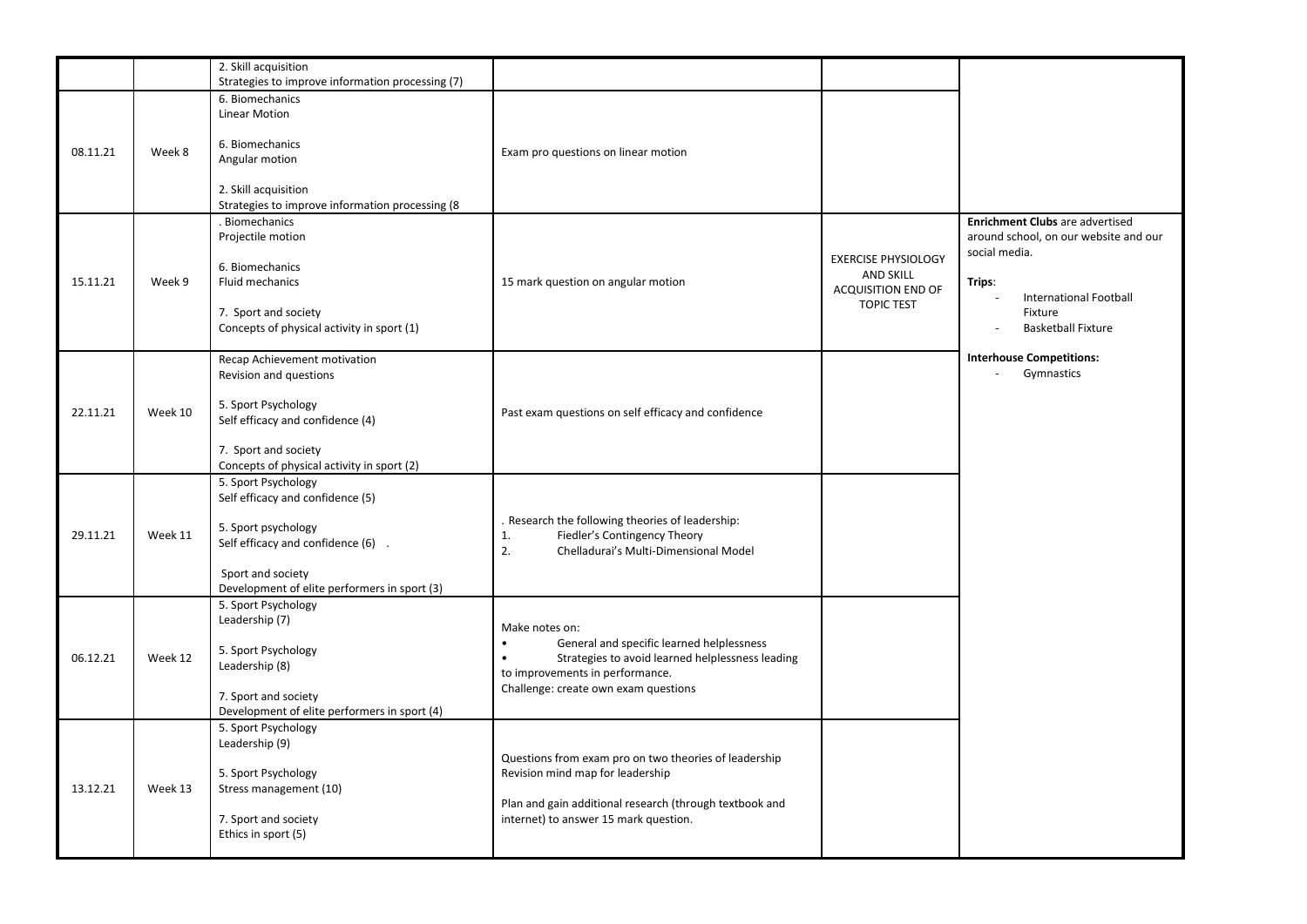| 03.01.22 | Week 14 | 5. Sport Psychology<br>Stress management (11)<br>4. Sport Psychology<br>Attribution theory (12)<br>7. Sport and society<br>Ethics in sport (6)    | Make notes on:<br>$\bullet$<br>General and specific learned helplessness<br>Strategies to avoid learned helplessness leading<br>$\bullet$<br>to improvements in performance.<br>Challenge: create own exam questions |                                                     |                                                                                                                                                                            |
|----------|---------|---------------------------------------------------------------------------------------------------------------------------------------------------|----------------------------------------------------------------------------------------------------------------------------------------------------------------------------------------------------------------------|-----------------------------------------------------|----------------------------------------------------------------------------------------------------------------------------------------------------------------------------|
| 10.01.22 | Week 15 | 4. Sport Psychology<br>Attribution theory (13)<br>4. Sport Psychology<br>Attribution theory (14)<br>7. Sport and society<br>Violence in sport (7) | Create own exam questions on attribution and learned<br>helplessness<br>Challenge: must cover AO1, AO2 and AO3.                                                                                                      |                                                     |                                                                                                                                                                            |
| 17.01.22 | Week 16 | 7. Sport and society<br>Role of technology (1)<br>7. Sport and society<br>Role of technology (2)<br>7. Sport and society<br>Violence in sport (8) | Mind map on Sport Psychology                                                                                                                                                                                         | <b>END OF TOPIC TEST</b><br><b>SPORT PSYCHOLOGY</b> | Enrichment Clubs are advertised<br>around school, on our website and our<br>social media.<br>Trips:<br><b>PGL Residential</b><br>$\sim$<br><b>Interhouse Competitions:</b> |
| 24.01.22 | Week 17 | Sport and society<br>Role of technology (3<br>7. Sport and society<br>Drugs in sport (9)                                                          | Questions on page 115                                                                                                                                                                                                |                                                     | Dodgeball<br>$\blacksquare$<br>Badminton<br>$\overline{a}$                                                                                                                 |
| 31.01.22 | Week 18 | <b>COURSEWORK</b><br>7. Sport and society<br>Drugs in sport (10)                                                                                  | COURSEWORK                                                                                                                                                                                                           |                                                     |                                                                                                                                                                            |
| 07.02.22 | Week 19 | <b>COURSEWORK</b><br>7. Sport and society<br>Drugs in sport (10)                                                                                  | COURSEWORK                                                                                                                                                                                                           |                                                     |                                                                                                                                                                            |
| 14.02.22 | Week 20 | <b>COURSEWORK</b><br>7. Sport and society<br>Sport and the Law (11)                                                                               | <b>COURSEWORK</b>                                                                                                                                                                                                    |                                                     |                                                                                                                                                                            |
| 28.02.22 | Week 21 | <b>COURSEWORK</b><br>7. Sport and society<br>Sport and the Law (11)                                                                               | COURSEWORK                                                                                                                                                                                                           |                                                     |                                                                                                                                                                            |
| 07.03.22 | Week 22 | <b>COURSEWORK</b><br>7. Sport and society<br>Commercialisation (14)                                                                               | <b>COURSEWORK</b>                                                                                                                                                                                                    | <b>PRACTISE PAPER</b>                               | <b>Enrichment Clubs</b> are advertised<br>around school, on our website and our<br>social media.                                                                           |
| 14.03.22 | Week 23 | <b>COURSEWORK</b>                                                                                                                                 | <b>COURSEWORK</b>                                                                                                                                                                                                    |                                                     | Trips:                                                                                                                                                                     |